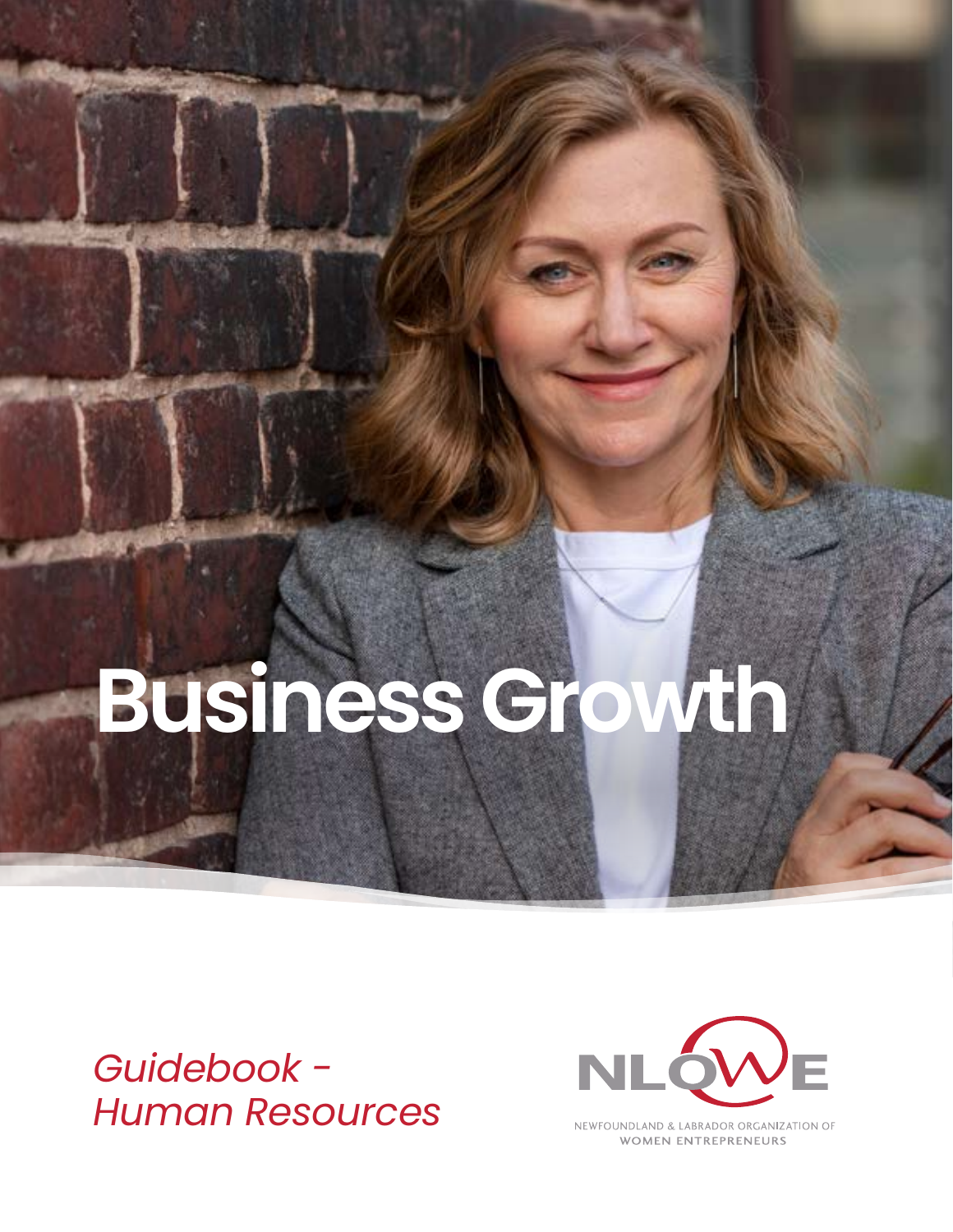# **Guidebook: Human Resources – Building Your Workforce**



Employees fuel a company's productivity and growth. You as an employer fuel and channel the energy of your employees. Even if you are a workplace of one, there are principles and legislation to support a healthy employee and a healthy workplace environment.

When you as an owner or a company feel stretched beyond your capacity, or you need some additional expertise, it could be time to build your workforce. Outlined here is a process of creating and filling a position, and some workplace legislation that both governs and supports your workforce decisions.

#### **Step One: The Job Description**

A vacancy, especially if it's sudden, can be inconvenient or disrupting to your operations. However, a vacancy is also an opportunity to review the position and the operations it impacts. This is a prime opportunity to revise the job duties, or to create a new position altogether.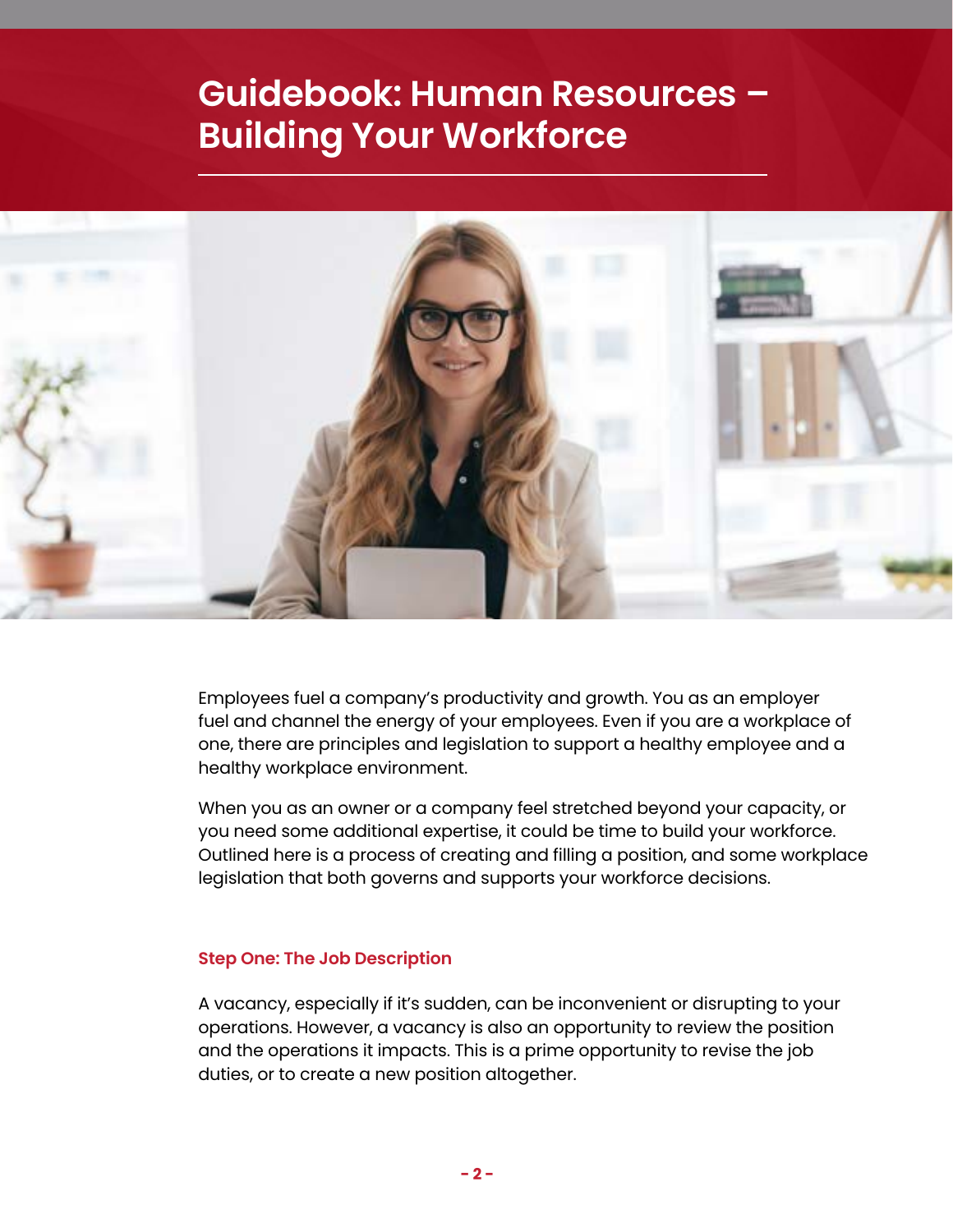To create a new position or review an existing vacancy:

Look at your organization with a long range view and review your goals for growth and development. This will help you to create and fill the right position, rather than creating a position that is perhaps serving you in the short term, but doesn't give you the results that you intended.

Develop a position profile or job description so that you know the type of expertise you will need to recruit. This will put you through an exercise of determining what tasks can be completed by this person, and whether you will hire the person full time, part time, on contract, or as a consultant.

# **Step Two: Recruitment**

This is the process of finding and attracting the people that you want. Whether you do this yourself or use the expertise of a recruiter, it is important that you find the right people. You have to find them, rather than expect them to be looking for you. In a tight labor market, or when highly specialized skills are required, your ability to network, research, attract, and retain people becomes an essential skill.

As in marketing to consumers, consider: who is your ideal employee for this position? Consider where they attended school, their interests and preferences, and where they could be found. If online, what social media platforms or keywords might attract them? If in person, could someone from your workplace make an introduction or offer word-of-mouth promotion? These targeted efforts can help attract the applicants best suited for the position.

In some cases, the people that you want to hire are already working for another employer. You will need to find a way to reach them specifically, through mutual contacts or personal invitation.

#### **Step Three: Selection**

In this step you review and compare applicants to determine the candidate most suited to the position. At one time, the best candidate was the person who met your needs in terms of availability and skills. Now, experience and research shows that the best candidate is one that both meets your needs and has their needs met as well. Employees today, especially the new and next generations, expect to hold several jobs in their lifetimes and offer little hesitation in leaving if they feel unfulfilled in their work or receive an attractive offer. Employee turnover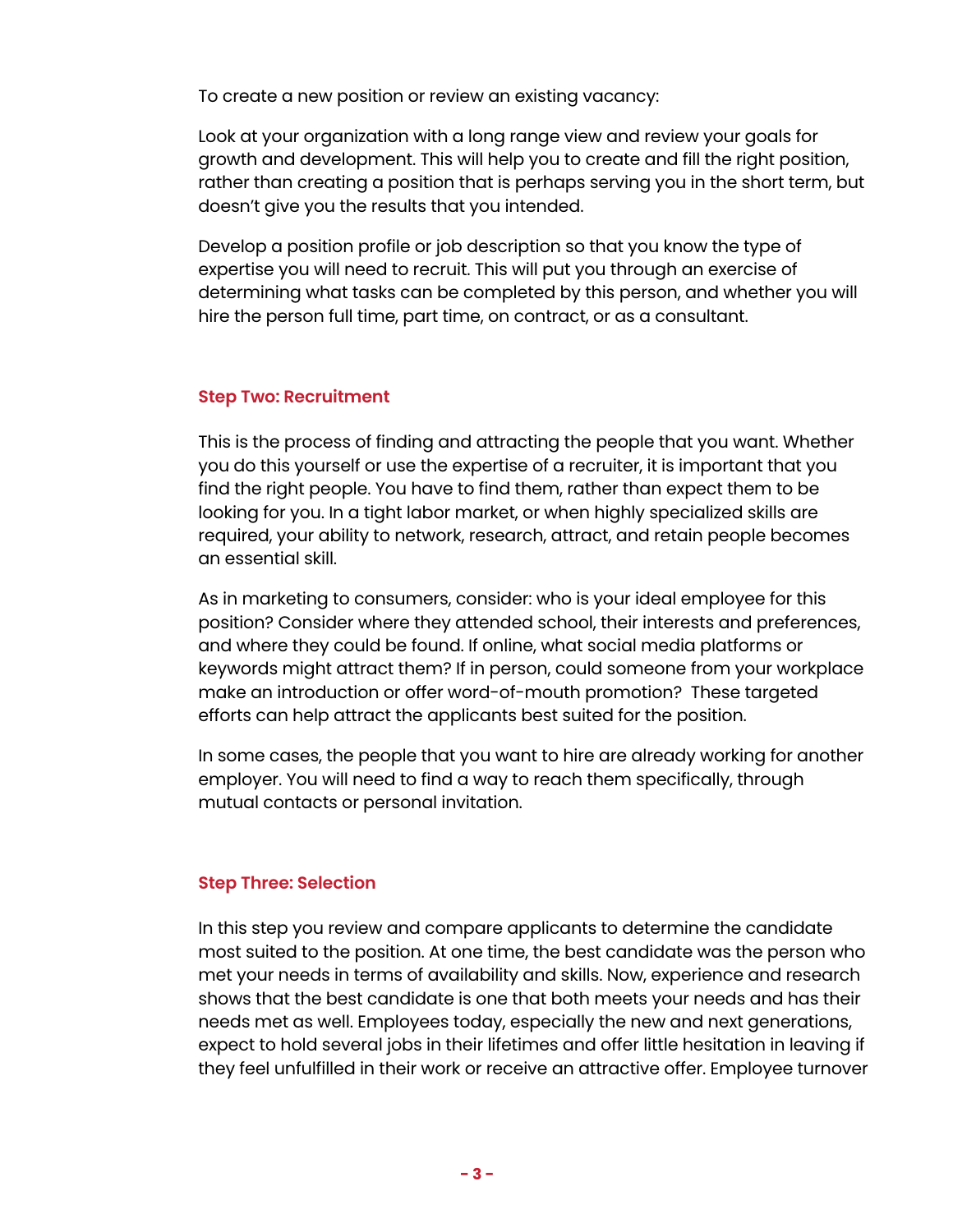can be expensive and challenging to productivity and morale. When selecting your candidate seek not only one who meets your need, but also one you feel could be well-served by your company.

**Interviewing**, a conversation virtually or in person, allows you to see and hear the candidate in action. This is an opportunity to feel how personalities mesh, and to confirm the soft skills necessary to any position – ability to communicate, to think and respond in a manner both thoughtful and timely, to interact with others, to react well under pressure, and to adapt to your job requirements and company culture.

If the interview is conducted by a panel, it is useful to establish a means of scoring each applicant. This can help with discussions and decisions after interviews are complete.

If the job requires a specific certification or skill, such as proficiency in keyboarding or experience as a sous-chef, **Formal testing** helps to measure their prowess and confirm their claims. These tests can help gauge competency and can be a tool in selection between applicants, but take care not to rely solely on test results. A candidate with a lower score may have other attributes that deserve consideration. Also, a single test may not be an accurate measure of a person's ability. Be careful not to dismiss 'the best candidate' because of a single piece of data.

**Reference checking** can confirm the information listed in their application or CV, and can also provide another perspective into the candidate's abilities and persona. Often reference checking is done only for the final candidate or candidates, if the competition is strong.

#### **Step Four: The Offer**

Following the interview, any applicable scoring and testing, and the reference check, you have ideally settled on a candidate. It is time to make the offer.

This is traditionally done by phone, but if you are dealing with a younger candidate, email or messaging via text or other platform may be the means of connection. (Increasingly, younger workers do not use telephone.)

However the conversation takes place, provide the terms of employment: start date, schedule of hours, salary, benefits, and location.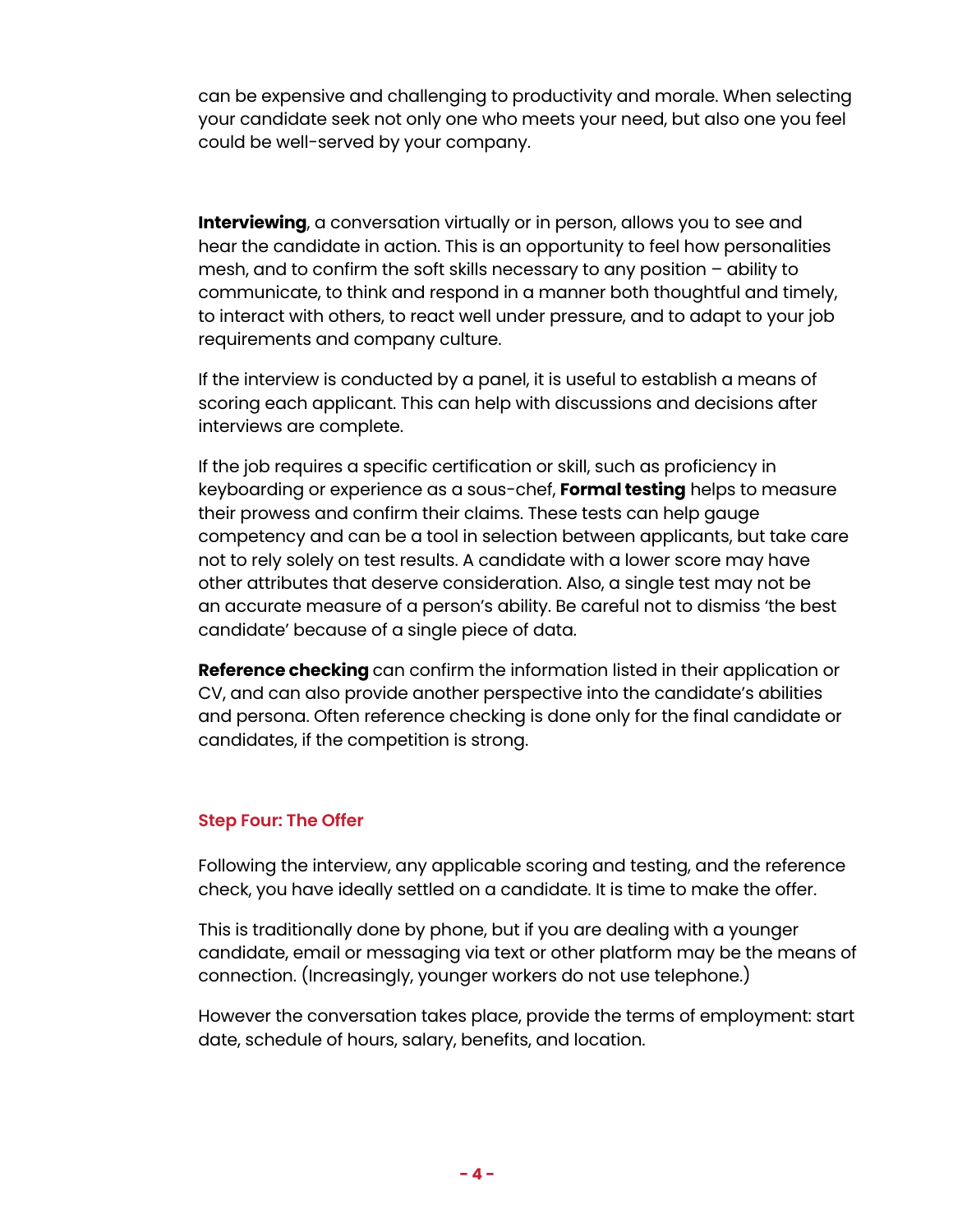Be prepared in case there is a request from the candidate for different terms. Know what terms are non-negotiable for you, and where there is room for flexibility. Be open to the candidate's offer, even if it is something you have never before done or considered. For example, the candidate may ask for one day per week to work from home. Before saying no or withdrawing the offer, consider the option, consult with others familiar with at-home employees and se where this new endeavor might serve you now and in the future

#### **Step Five: Orientation and Onboarding**

This is both the final step in the hiring process and the first steps that the individual takes as a part of your organization. When employers do this badly, good people (whom they spent a lot of time and resources to find) leave the organization. Or worse, they wish they had left but continue to collect a



paycheck from you while they keep their eyes open for new opportunities.

Be prepared for the new person **before** they start their new job, and then be ready to provide them with a welcome so that they start off on the right foot. This means that their workstations are ready (whether this is a cubicle, a position at a cash register, or the cab of a truck), people know they are coming, and that required documents and forms are ready for them to sign.

New employees can take from two to six weeks to decide whether they have made a good decision in starting a new job: your job is to engage their interest and commitment during the recruiting process, which might be well before they actually start work with you. If they arrive on the first day and cannot enter the building because they do not have an access

pass, things are already off to a rocky start. The **orientation** period includes that critical first week or two the person is on the job, while they adapt to their new surroundings, and get familiar with their position and the team.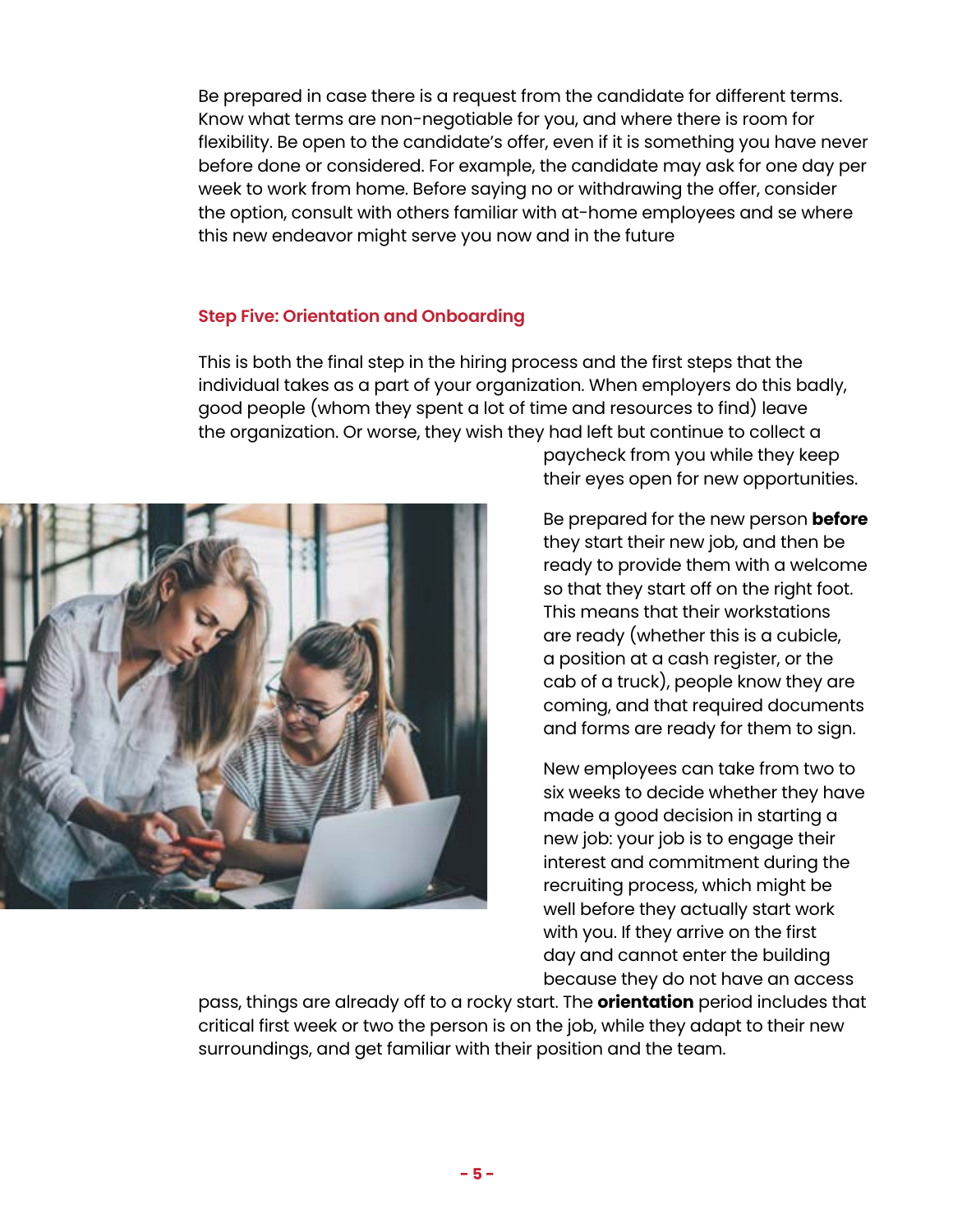**Onboarding** is something we look at with a slightly longer lens than orientation. Onboarding is about the development of the individual's career within the new environment. Depending on the job itself, it can take from six months to a year or more for someone to feel fully competent, which may include experiencing a full cycle of the business. Your responsibility in the onboarding process includes providing the newcomer with appropriate feedback, ensuring that they are developing the skills and expertise to succeed (which benefits your organization), and that they are engaged in the work they are doing.

# **Legislation**

# **Labour Standards**

#### **In the Province of Newfoundland and Labrador:**

Unionized workplaces are governed by the Labour Relations Division

#### **<https://www.gov.nl.ca/ecc/labour/union/>**

The Labour Relations Division facilitates the settlement of Collective Agreements, engages in dispute resolution, appoints arbitrators and provides workplace training.

Non-unionized employees and workplaces are governed by the Labour Standards Division

#### **<https://www.gov.nl.ca/ecc/labour/nonunion>**

The Labour Standards Division administers the province's Labour Standards Act and Regulations.

The Labour Standards Act offers protections to individual workers and requires employers to maintain standards of working conditions for their employees

**<https://assembly.nl.ca/Legislation/sr/statutes/l02.htm>**

The Labour Standards division also administers the Shop's Closing Act, governing the closure of business on mandated holidays

**<https://assembly.nl.ca/Legislation/sr/statutes/s15.htm>**